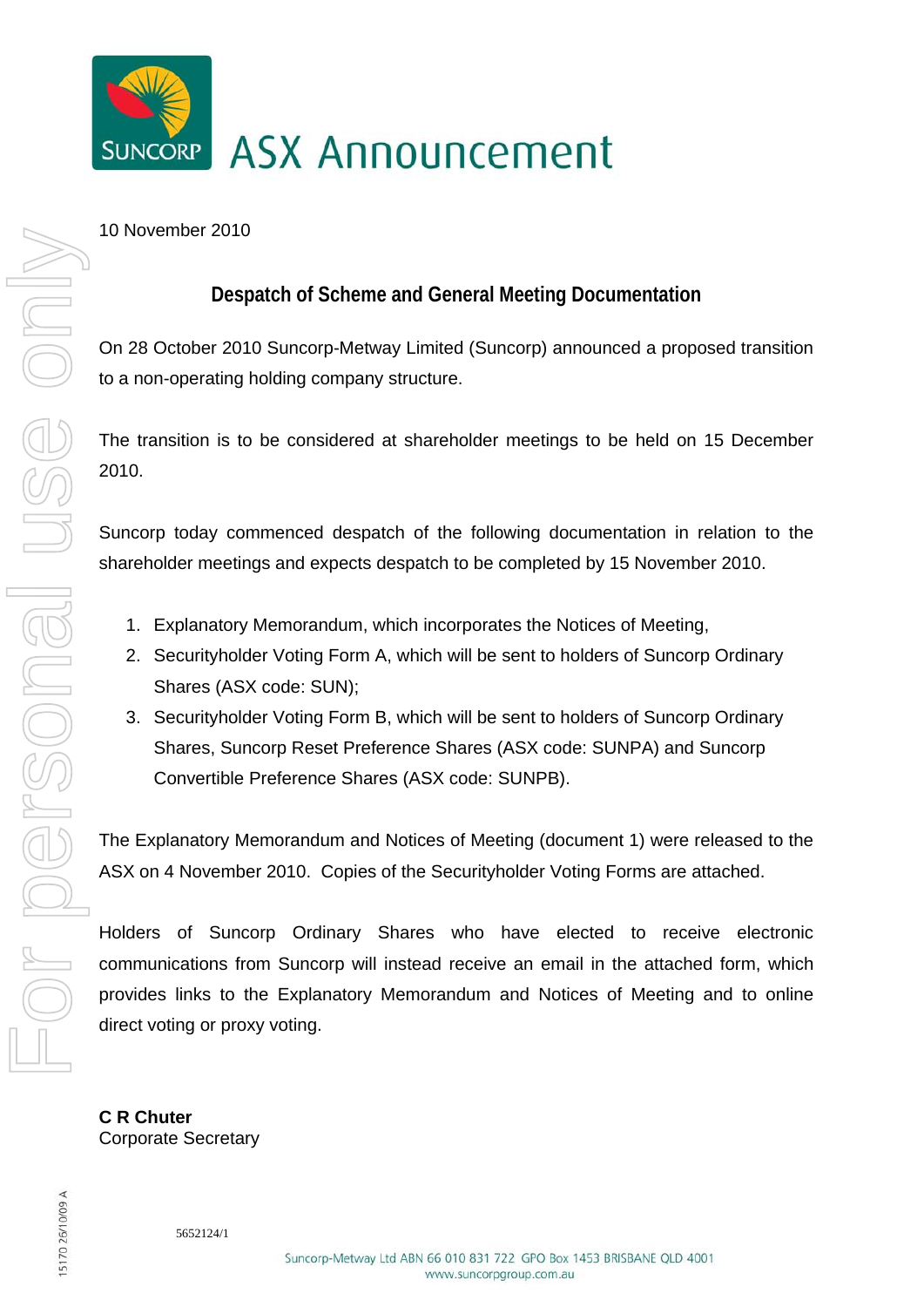|                                                                                                                              |                                                                                                                                                                                               |                                              | <b>LODGE YOUR VOTE</b>                                                                                                                                                                                                                                                                                                                                                                                                                                                                                                  |                                     |                                                                                                                                                                                       |  |
|------------------------------------------------------------------------------------------------------------------------------|-----------------------------------------------------------------------------------------------------------------------------------------------------------------------------------------------|----------------------------------------------|-------------------------------------------------------------------------------------------------------------------------------------------------------------------------------------------------------------------------------------------------------------------------------------------------------------------------------------------------------------------------------------------------------------------------------------------------------------------------------------------------------------------------|-------------------------------------|---------------------------------------------------------------------------------------------------------------------------------------------------------------------------------------|--|
|                                                                                                                              | <b>Suncorp-Metway Ltd</b>                                                                                                                                                                     |                                              | ONLINE >                                                                                                                                                                                                                                                                                                                                                                                                                                                                                                                | www.linkmarketservices.com.au       |                                                                                                                                                                                       |  |
| <b>SUNCORP</b>                                                                                                               | ABN 66 010 831 722                                                                                                                                                                            |                                              | By mail:<br>Suncorp-Metway Limited<br>PO Box A50<br>Sydney South NSW 1235 Australia                                                                                                                                                                                                                                                                                                                                                                                                                                     |                                     | <b>B</b> By fax: +61 2 9287 0309                                                                                                                                                      |  |
|                                                                                                                              |                                                                                                                                                                                               |                                              | All enquiries to: Telephone: 1300 882 012                                                                                                                                                                                                                                                                                                                                                                                                                                                                               |                                     | Overseas: +61 2 8280 7450                                                                                                                                                             |  |
| $\begin{array}{c} \begin{array}{c} \begin{array}{c} \text{ } \\ \text{ } \\ \text{ } \\ \end{array} \end{array} \end{array}$ |                                                                                                                                                                                               |                                              |                                                                                                                                                                                                                                                                                                                                                                                                                                                                                                                         | X99999999999                        |                                                                                                                                                                                       |  |
|                                                                                                                              |                                                                                                                                                                                               |                                              | <b>SECURITYHOLDER VOTING FORM</b>                                                                                                                                                                                                                                                                                                                                                                                                                                                                                       |                                     |                                                                                                                                                                                       |  |
|                                                                                                                              | PLEASE MARK EITHER STEP 1 OR STEP 2<br>Wwe being a member(s) of Suncorp-Metway Limited and entitled to attend and vote hereby:                                                                |                                              |                                                                                                                                                                                                                                                                                                                                                                                                                                                                                                                         |                                     |                                                                                                                                                                                       |  |
| STEP 1                                                                                                                       | <b>VOTE DIRECTLY</b>                                                                                                                                                                          | <b>OR</b><br>STEP 2                          |                                                                                                                                                                                                                                                                                                                                                                                                                                                                                                                         | <b>APPOINT A PROXY</b>              |                                                                                                                                                                                       |  |
|                                                                                                                              | elect to lodge my/our<br>vote(s) directly (mark box)<br>in relation to the Scheme Meeting of                                                                                                  | the Chairman<br>of the Meeting<br>(mark box) | appointing as your proxy below                                                                                                                                                                                                                                                                                                                                                                                                                                                                                          |                                     | OR if you are NOT appointing the Chairman of the Meeting<br>as your proxy, please write the name of the person or body<br>corporate (excluding the registered securityholder) you are |  |
| the meeting.<br>If STEP 1 has been completed,<br>GO TO STEP 3.<br>You should mark either "for" or<br>will be invalid.        | the Company to be held at 2:30pm on<br>Wednesday, 15 December 2010, and at<br>any adjournment or postponement of<br>"against" for the resolution. If you<br>mark the "abstain" box, your vote |                                              | or failing the person/body corporate named, or if no person/body corporate is named,<br>the Chairman of the Meeting, as my/our proxy and to vote for me/us on my/our behalf<br>at the Scheme Meeting of the Company to be held at 2:30pm on Wednesday,<br>15 December 2010, in meeting rooms M3 and M4, Mezzanine Level, Brisbane Convention<br>and Exhibition Centre, corner of Merivale and Glenelg Streets, South Bank, Brisbane,<br>Queensland and at any adjournment or postponement of the meeting. GO TO STEP 3. |                                     |                                                                                                                                                                                       |  |
| their discretion.                                                                                                            |                                                                                                                                                                                               |                                              | To vote directly or to direct your proxy how to vote on the resolution, please insert $ \mathsf{X} $ in the appropriate box below. If you are voting directly<br>and do not mark a box, your vote for that item will be invalid. If you are appointing a proxy and do not mark a box, your proxy may vote at<br>Voting Directions will only be valid and accepted by the Company if they are signed and received no later than 48 hours before the meeting.                                                             |                                     |                                                                                                                                                                                       |  |
| STEP 3                                                                                                                       |                                                                                                                                                                                               |                                              | <b>VOTING DIRECTIONS</b>                                                                                                                                                                                                                                                                                                                                                                                                                                                                                                |                                     |                                                                                                                                                                                       |  |
| <b>Resolution 1</b><br>the Supreme Court of Queensland.                                                                      |                                                                                                                                                                                               |                                              | That, pursuant to and in accordance with section 411 of the Corporations Act, the scheme of arrangement<br>proposed to be made between Suncorp-Metway Limited and holders of its ordinary shares, which is contained<br>in and more particularly described in the Explanatory Memorandum of which the notice convening this<br>meeting forms part, is agreed to, with or without such modifications or conditions as may be approved by                                                                                 | For                                 | Against Abstain*                                                                                                                                                                      |  |
|                                                                                                                              |                                                                                                                                                                                               |                                              |                                                                                                                                                                                                                                                                                                                                                                                                                                                                                                                         |                                     |                                                                                                                                                                                       |  |
|                                                                                                                              | If you are voting under Step 1 and mark the Abstain box, your vote will be invalid.<br>poll and your votes will not be counted in computing the required majority on a poll.                  |                                              | If you are voting under Step 2 and mark the Abstain box, you are directing your proxy not to vote on your behalf on a show of hands or on a                                                                                                                                                                                                                                                                                                                                                                             |                                     |                                                                                                                                                                                       |  |
| STEP 4                                                                                                                       |                                                                                                                                                                                               |                                              | SIGNATURE OF SECURITYHOLDERS - THIS MUST BE COMPLETED                                                                                                                                                                                                                                                                                                                                                                                                                                                                   |                                     |                                                                                                                                                                                       |  |
| Securityholder 1 (Individual)                                                                                                |                                                                                                                                                                                               | Joint Securityholder 2 (Individual)          |                                                                                                                                                                                                                                                                                                                                                                                                                                                                                                                         | Joint Securityholder 3 (Individual) |                                                                                                                                                                                       |  |
|                                                                                                                              | Sole Director and Sole Company Secretary                                                                                                                                                      |                                              | Director/Company Secretary (Delete one)                                                                                                                                                                                                                                                                                                                                                                                                                                                                                 | Director                            |                                                                                                                                                                                       |  |
|                                                                                                                              |                                                                                                                                                                                               |                                              | This form should be signed by the securityholder. If a joint holding, either securityholder may sign. If signed by the securityholder's attorney,<br>the power of attorney must have been previously noted by the registry or a certified copy attached to this form. If executed by a company,<br>the form must be executed in accordance with the Company's constitution and the Corporations Act 2001 (Cth).                                                                                                         |                                     |                                                                                                                                                                                       |  |

**SUN PRX005**

\*SUN PRAY PROPERTY AND PROPERTY AND ALL AND PROPERTY AND ALL AND DESCRIPTION OF PROPERTY AND ALL AND DESCRIPTION

**THE REAL PROPERTY AND AN ABOVE AND ALL PROPERTY**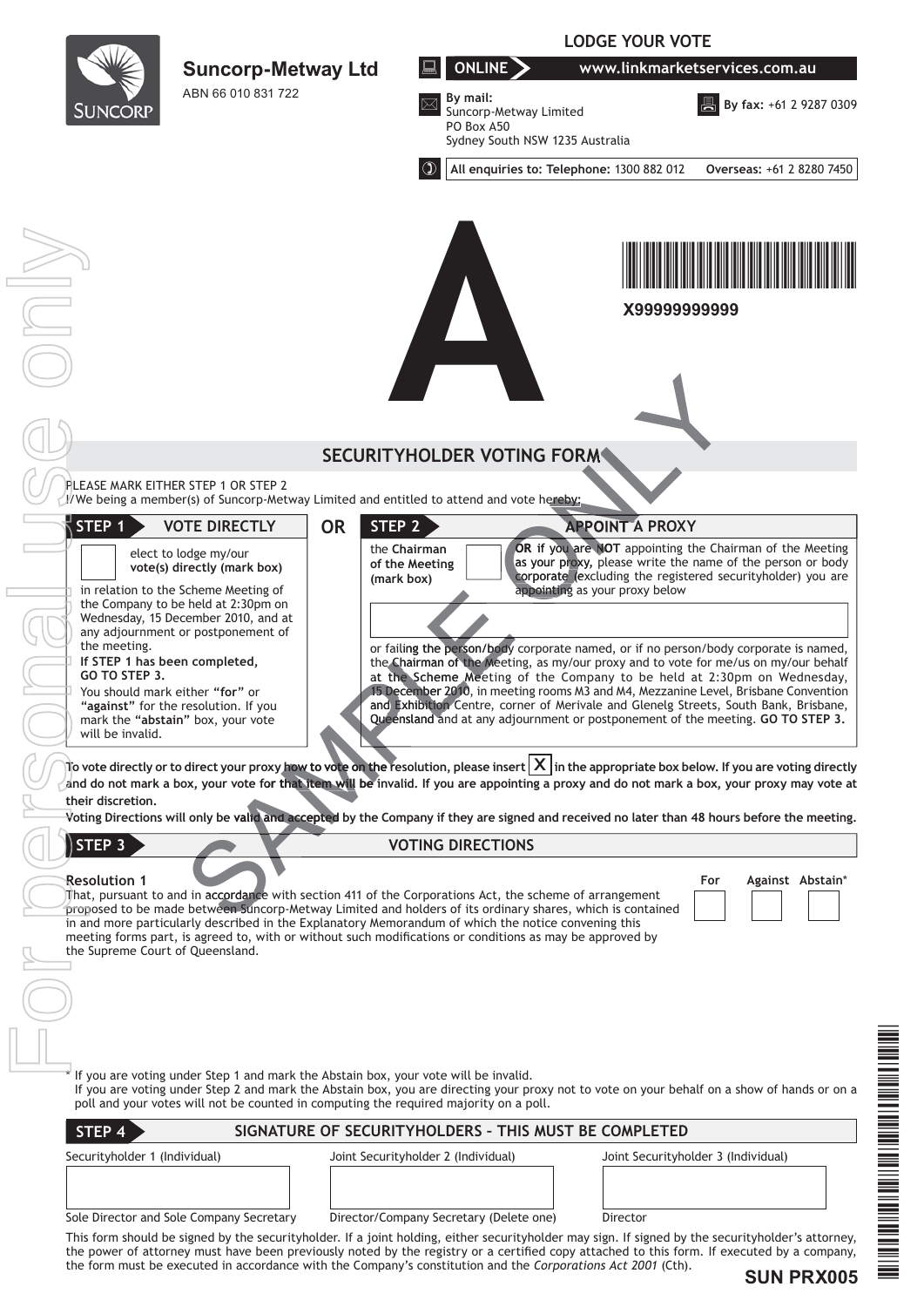|                                                                                                       |                                                                                                                                 | <b>LODGE YOUR VOTE</b>                       |                                                                                                                                                                                                                                                                                                                                                                                                                                                                                                                            |                                     |                                                                                                                                                                                       |  |
|-------------------------------------------------------------------------------------------------------|---------------------------------------------------------------------------------------------------------------------------------|----------------------------------------------|----------------------------------------------------------------------------------------------------------------------------------------------------------------------------------------------------------------------------------------------------------------------------------------------------------------------------------------------------------------------------------------------------------------------------------------------------------------------------------------------------------------------------|-------------------------------------|---------------------------------------------------------------------------------------------------------------------------------------------------------------------------------------|--|
|                                                                                                       | <b>Suncorp-Metway Ltd</b>                                                                                                       |                                              | ONLINE<br>www.linkmarketservices.com.au                                                                                                                                                                                                                                                                                                                                                                                                                                                                                    |                                     |                                                                                                                                                                                       |  |
| <b>SUNCORP</b>                                                                                        | ABN 66 010 831 722                                                                                                              |                                              | By mail:<br>Suncorp-Metway Limited<br>PO Box A50<br>Sydney South NSW 1235 Australia                                                                                                                                                                                                                                                                                                                                                                                                                                        |                                     | <b>A</b> By fax: +61 2 9287 0309                                                                                                                                                      |  |
|                                                                                                       |                                                                                                                                 | $\circledcirc$                               | All enquiries to: Telephone: 1300 882 012                                                                                                                                                                                                                                                                                                                                                                                                                                                                                  |                                     | Overseas: +61 2 8280 7450                                                                                                                                                             |  |
|                                                                                                       |                                                                                                                                 |                                              |                                                                                                                                                                                                                                                                                                                                                                                                                                                                                                                            | X99999999999                        |                                                                                                                                                                                       |  |
|                                                                                                       |                                                                                                                                 |                                              | <b>SECURITYHOLDER VOTING FORM</b>                                                                                                                                                                                                                                                                                                                                                                                                                                                                                          |                                     |                                                                                                                                                                                       |  |
|                                                                                                       | PLEASE MARK EITHER STEP 1 OR STEP 2<br>V/We being a member(s) of Suncorp-Metway Limited and entitled to attend and vote hereby: |                                              |                                                                                                                                                                                                                                                                                                                                                                                                                                                                                                                            |                                     |                                                                                                                                                                                       |  |
| $\vec{\ }$ STEP 1                                                                                     | <b>VOTE DIRECTLY</b>                                                                                                            | <b>OR</b><br>STEP 2                          |                                                                                                                                                                                                                                                                                                                                                                                                                                                                                                                            | <b>APPOINT A PROXY</b>              |                                                                                                                                                                                       |  |
|                                                                                                       | elect to lodge my/our<br>vote(s) directly (mark box)<br>in relation to the General Meeting of                                   | the Chairman<br>of the Meeting<br>(mark box) | appointing as your proxy below                                                                                                                                                                                                                                                                                                                                                                                                                                                                                             |                                     | OR if you are NOT appointing the Chairman of the Meeting<br>as your proxy, please write the name of the person or body<br>corporate (excluding the registered securityholder) you are |  |
| the meeting.                                                                                          | the Company to be held at 3:00pm on<br>Wednesday, 15 December 2010, and at<br>any adjournment or postponement of                |                                              |                                                                                                                                                                                                                                                                                                                                                                                                                                                                                                                            |                                     |                                                                                                                                                                                       |  |
| If STEP 1 has been completed,<br>GO TO STEP 3.<br>You should mark either "for" or<br>will be invalid. | "against" for the resolution. If you<br>mark the "abstain" box, your vote                                                       |                                              | or failing the person/body corporate named, or if no person/body corporate is named,<br>the Chairman of the Meeting, as my/our proxy and to vote for me/us on my/our behalf<br>at the General Meeting of the Company to be held at 3:00pm on Wednesday, 15 December<br>2010, in meeting rooms M3 and M4, Mezzanine Level, Brisbane Convention and Exhibition<br>Centre, corner of Merivale and Glenelg Streets, South Bank, Brisbane, Queensland and<br>at any adjournment or postponement of the meeting. GO TO STEP 3.   |                                     |                                                                                                                                                                                       |  |
| their discretion.                                                                                     |                                                                                                                                 |                                              | To vote directly or to direct your proxy how to vote on the resolution, please insert $ \mathsf{X} $ in the appropriate box below. If you are voting directly<br>and do not mark a box, your vote for that item will be invalid. If you are appointing a proxy and do not mark a box, your proxy may vote at<br>Voting Directions will only be valid and accepted by the Company if they are signed and received no later than 48 hours before the meeting.                                                                |                                     |                                                                                                                                                                                       |  |
| <b>STEP 3</b>                                                                                         |                                                                                                                                 |                                              | <b>VOTING DIRECTIONS</b>                                                                                                                                                                                                                                                                                                                                                                                                                                                                                                   |                                     |                                                                                                                                                                                       |  |
| <b>Resolution 1</b>                                                                                   | contained in the Explanatory Memorandum of which this notice of meeting forms part.                                             |                                              | That, subject to the implementation of the ordinary share scheme set out in appendix A of the<br>Explanatory Memorandum of which this notice of meeting forms part, for the purposes of section 257C(1)<br>of the Corporations Act and for all other purposes, the shareholders of Suncorp-Metway Limited<br>ACN 010 831 722 (SML) approve the buy-back of fully paid ordinary shares in SML on the terms set out in the<br>Buy-Back Agreement proposed between SML and SBGH Limited ACN 145 980 838, details of which are |                                     | Against Abstain*<br>For                                                                                                                                                               |  |
|                                                                                                       |                                                                                                                                 |                                              |                                                                                                                                                                                                                                                                                                                                                                                                                                                                                                                            |                                     |                                                                                                                                                                                       |  |
|                                                                                                       |                                                                                                                                 |                                              |                                                                                                                                                                                                                                                                                                                                                                                                                                                                                                                            |                                     |                                                                                                                                                                                       |  |
|                                                                                                       | If you are voting under Step 1 and mark the Abstain box, your vote will be invalid.                                             |                                              | If you are voting under Step 2 and mark the Abstain box, you are directing your proxy not to vote on your behalf on a show of hands or on a                                                                                                                                                                                                                                                                                                                                                                                |                                     |                                                                                                                                                                                       |  |
|                                                                                                       | poll and your votes will not be counted in computing the required majority on a poll.                                           |                                              |                                                                                                                                                                                                                                                                                                                                                                                                                                                                                                                            |                                     |                                                                                                                                                                                       |  |
| STEP 4<br>Securityholder 1 (Individual)                                                               |                                                                                                                                 | Joint Securityholder 2 (Individual)          | SIGNATURE OF SECURITYHOLDERS - THIS MUST BE COMPLETED                                                                                                                                                                                                                                                                                                                                                                                                                                                                      | Joint Securityholder 3 (Individual) |                                                                                                                                                                                       |  |
|                                                                                                       |                                                                                                                                 |                                              |                                                                                                                                                                                                                                                                                                                                                                                                                                                                                                                            |                                     |                                                                                                                                                                                       |  |
|                                                                                                       | Sole Director and Sole Company Secretary                                                                                        |                                              | Director/Company Secretary (Delete one)                                                                                                                                                                                                                                                                                                                                                                                                                                                                                    | Director                            |                                                                                                                                                                                       |  |

 $\equiv$ 

 $\overline{\phantom{a}}$ 

**SUN PRX007**

\*SUN PRAY PROPERTY AND PROPERTY AND ALL AND PROPERTY AND ALL AND ALL AND DESCRIPTION OF PROPERTY AND ALL AND D

**THE CONFIDENTIAL CONTINUES OF A SECOND CONFIDENTIAL CONFIDENTIAL**